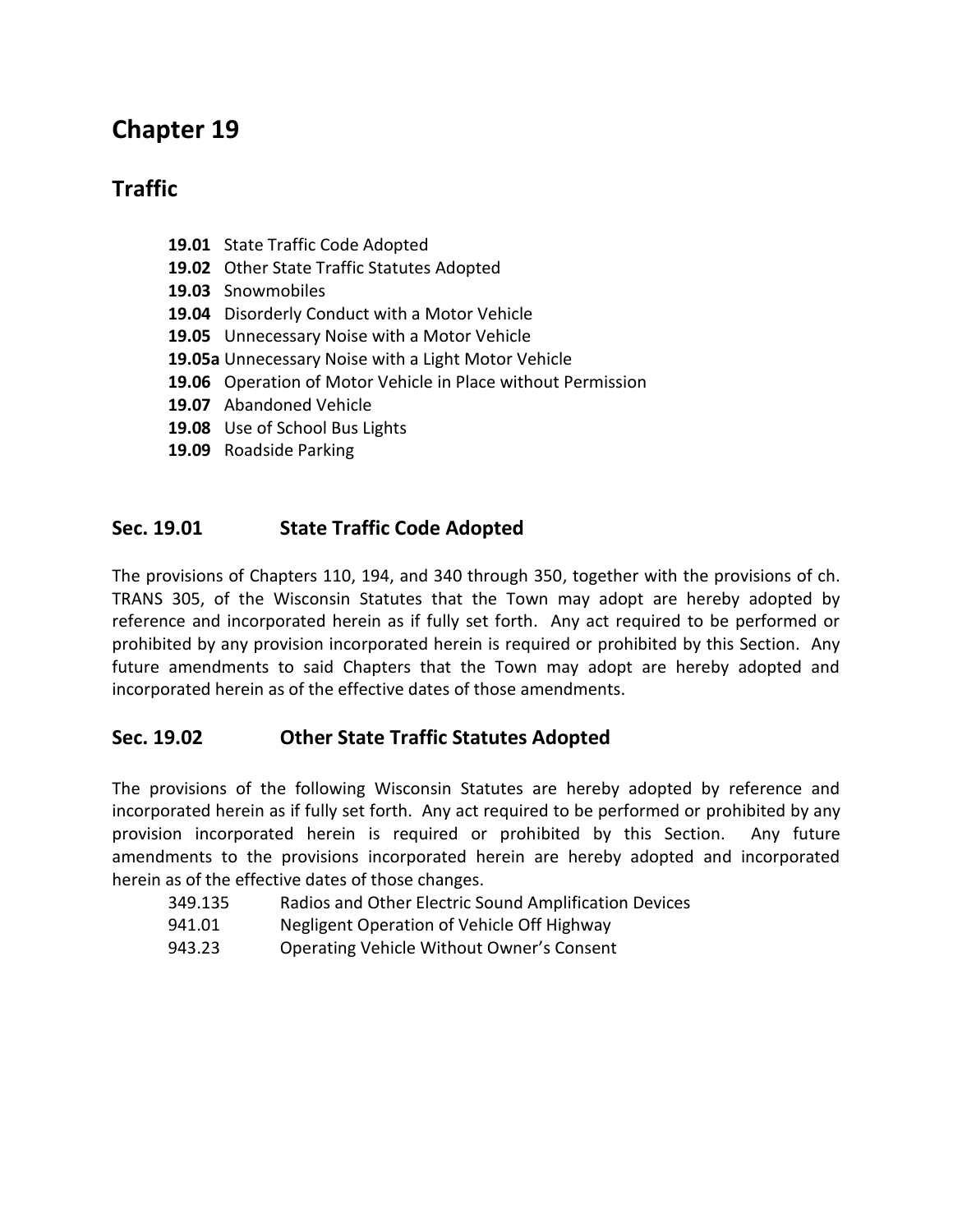### **ORDINANCE NO. 19.01(1)**

## **TOWN OF DUNN** DANE COUNTY, WISCONSIN

## AN ORDINANCE TO REDUCE SPEED LIMITS ON HIGHWAYS IN THE TOWN

#### **RECITALS**

- The Town Public Works Superintendent and the Dane County Sheriff's Department have A. inspected and investigated the existing driving conditions and existing speed limits on all Town highways and have recommended reducing speed limits for certain portions of Town highways.
- **B.** The Town, upon the basis of this inspection and investigation, has determined that the existing speed limits on these portions of Town highways are greater than is reasonable or safe under the current conditions found to exist on these portions of Town highways. and the speed of vehicles on these portions of Town highways is greater than is reasonable and prudent.

C.

Accordingly, the Town wishes to exercise its authority under the Wisconsin Statutes and declare that the official speed limits on portions of Town highways be the speed limits specified in Exhibit A attached hereto and incorporated herein.

NOW, THEREFORE, pursuant to the Wisconsin Statutes, including Wis. Stat. §§ 60.22 and 349.11, the Town Board of the Town of Dunn hereby ordains as follows:

Section 1. Reduction in Speed Limits. The official speed limit on certain Town highways shall be the "recommended speed" specified on the chart attached hereto and incorporated herein as Exhibit A. These speed limits are determined and declared to be reasonable and to further the public health, safety and welfare.

Erection of Signs and Remedies. The Town's Public Works Director shall Section 2. erect appropriate signs giving notice of the reduced speed limits specified in Section 1 above. When such signs have been erected and are in place, such speed limits shall be effective. Any person who violates the speed limits contained in this ordinance shall be subject to the applicable remedies and forfeitures provided in state law and/or Chapters 19 and 21 of the code of Ordinances of the Town of Dunn.

Section 3. Effective Date of Ordinance. This ordinance shall take effect the day after passage and posting or publication pursuant to law.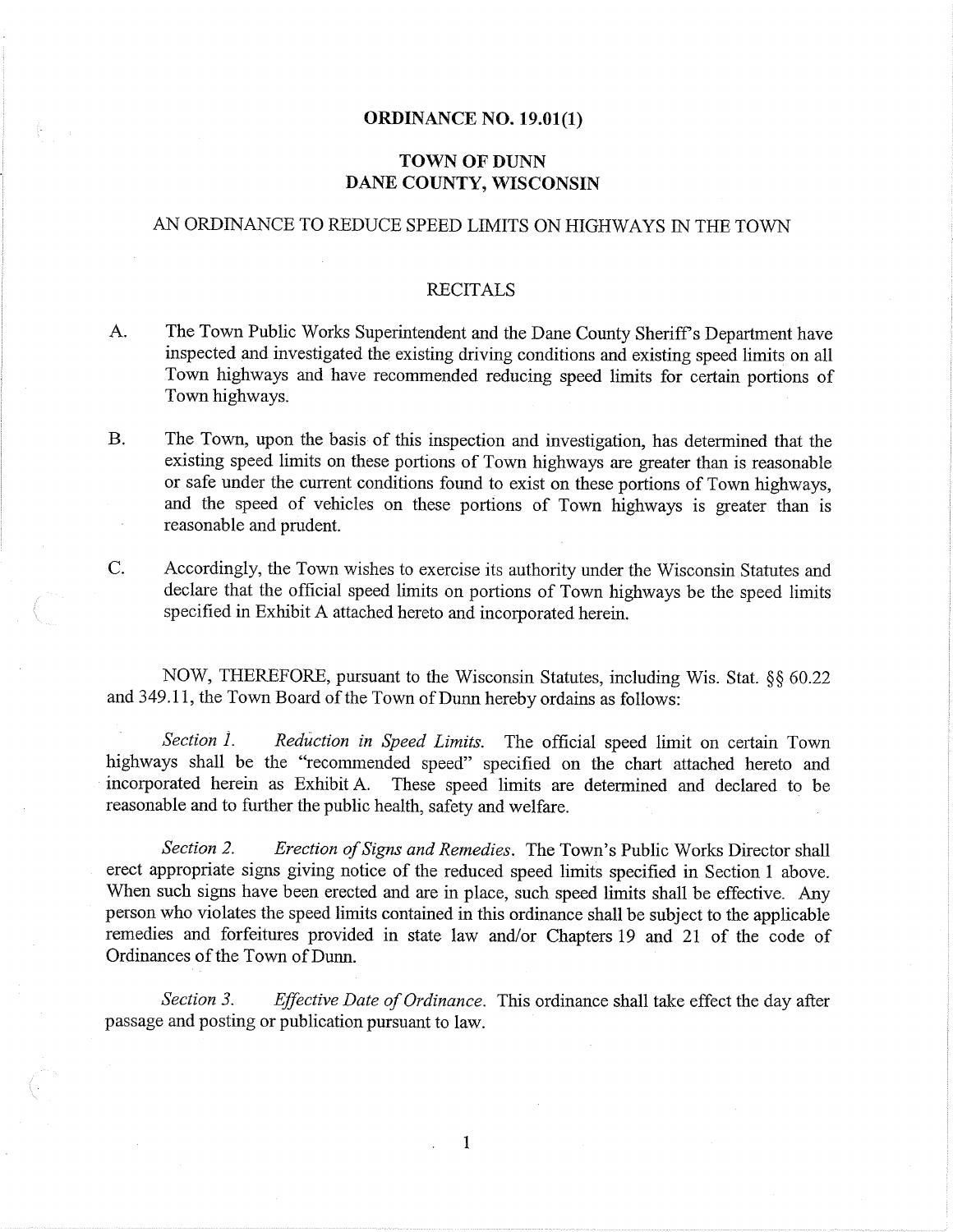The above and foregoing ordinance was adopted by the Town Board of the Town of Dunn at its meeting held on *Quly* 17  $\frac{1}{2006}$ 

TOWN OF DUNN

Edmond P. Minihan, Town Chair

ATTEST:

Rosalind Gaus

Rosalind Gausman, Town Clerk/Treasurer

Approved:  $\frac{7}{17}$ 2006<br>Posted:  $\frac{7}{18}$ 2006 PS

H:\DOCS\001126\000261\00160638.DOC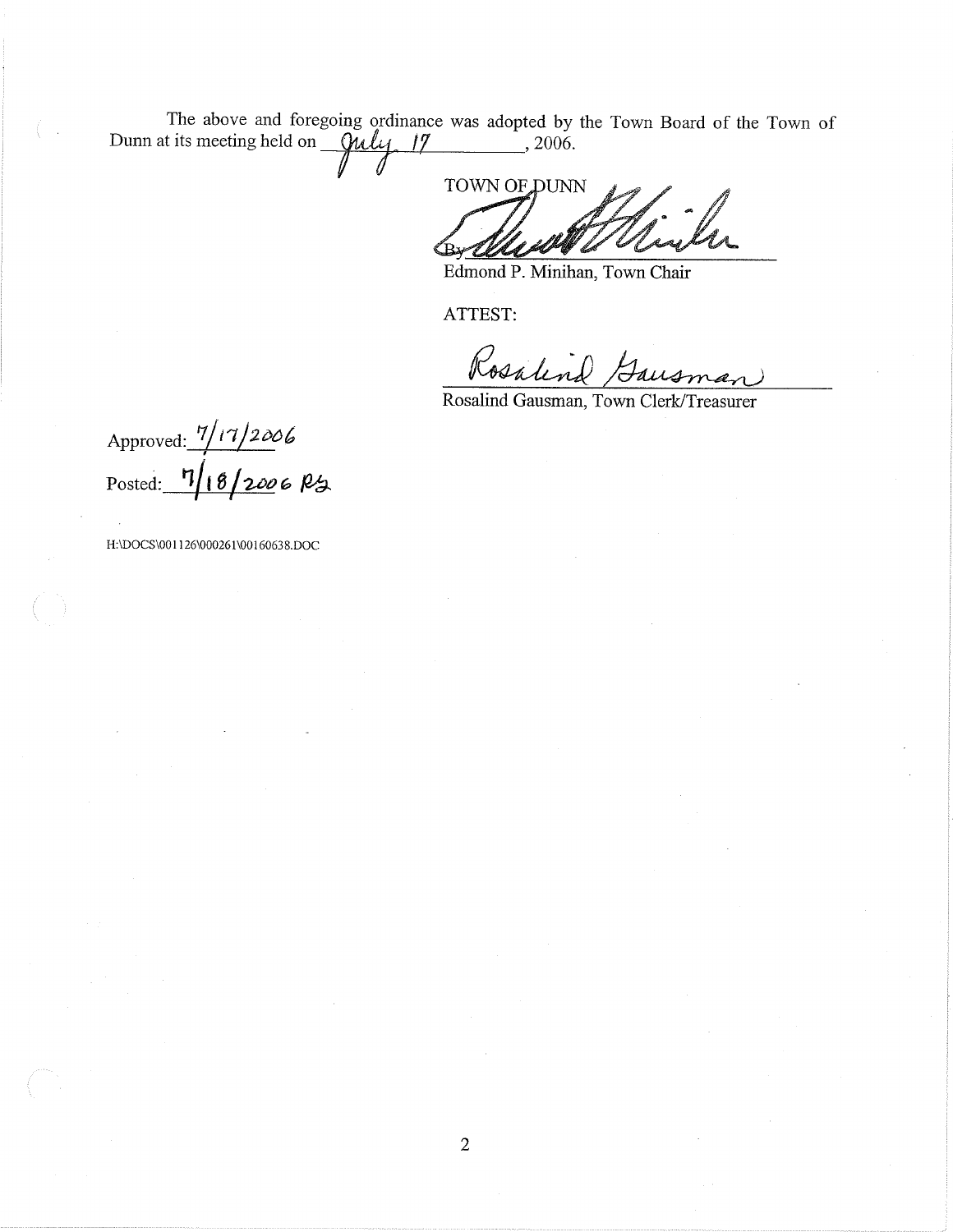|                            |                                                 |                                           | 99              |          |                       |                                                  | ×              | Mahoney Rd (51 to Evans)(Jordan to B)                        |
|----------------------------|-------------------------------------------------|-------------------------------------------|-----------------|----------|-----------------------|--------------------------------------------------|----------------|--------------------------------------------------------------|
| does<br>not approve<br>ပ္ပ | ă<br>45<br>ᆍ<br>DOT                             | 위없은                                       | ဌု              |          |                       |                                                  | $\times$       | Mahoney Rd (Jordan Dr to Evans                               |
|                            |                                                 |                                           | 35              |          | ×                     |                                                  |                | <u>-ookout Tr (from Keenan east to end)</u>                  |
|                            |                                                 |                                           | ခြင်္သ          |          |                       |                                                  | ×              | Liatris Ln                                                   |
| does not approve<br>ပ္ပ    | $\overline{S}$<br>$\ddot{5}$<br>$\equiv$<br>DOT | 위용                                        | S5              |          |                       |                                                  | $\times$       | arsen Rd                                                     |
|                            |                                                 | 35                                        | 45              | ×        |                       | ×                                                |                | alor Rd                                                      |
|                            |                                                 |                                           |                 |          | ×                     |                                                  |                | akeview Ter                                                  |
|                            |                                                 | $\frac{25}{25}$                           | ခြင်္လ          |          | $\times$              |                                                  |                | akeview Dr                                                   |
|                            |                                                 |                                           | တ္တ             |          | ×                     |                                                  |                | akeside St                                                   |
|                            |                                                 | 45                                        | 55              |          |                       |                                                  | ×              | ake Kegonsa.<br>R<br>S                                       |
|                            |                                                 | $\frac{4}{5}$                             | ဗူ              |          |                       |                                                  | $\times$       | ake Farm Rd                                                  |
|                            |                                                 | 45                                        | ပြီး            |          |                       |                                                  | ×              | abrador Rd.                                                  |
| does not approve<br>ပ္ပ    | ዳ                                               | 45                                        | $45$            | ×        |                       |                                                  | $\times$       | Keenan Rd (from<br>СTH<br>Н<br>a N B<br>25 mi S<br>of Mahone |
|                            | 45<br>苇<br>DOT                                  | 35                                        | တြယ္ပြ          |          |                       |                                                  | ×              | Jordan Dr (from curve south to Mahoney)                      |
|                            |                                                 | SS <sub>0</sub>                           |                 |          | ×                     |                                                  |                | Holm Rd                                                      |
|                            |                                                 | 45                                        |                 |          |                       |                                                  | $\times$       | <u>Hidden Farm Rd</u>                                        |
|                            |                                                 | $\ddot{5}$                                | ၛၟၛၟၛ           |          |                       |                                                  | $\times$       | Henshue Rd                                                   |
|                            |                                                 | 45                                        |                 |          |                       |                                                  | $\times$       | ⊣awkinson Rd                                                 |
|                            |                                                 | $\ddot{5}$                                | ခြ              |          |                       |                                                  | ×              | Halvorson Rd                                                 |
|                            |                                                 | SS <sub>1</sub>                           |                 |          | ×                     |                                                  |                | Green Ridge Rd                                               |
|                            |                                                 | 45                                        | မ္ကုမ္ယူမွ      |          |                       |                                                  | ×              | Greene Rd                                                    |
|                            |                                                 | 45                                        |                 |          |                       |                                                  | $\times$       | <b>Goodland Park Rd</b>                                      |
|                            |                                                 | $\vec{c}$                                 | $\frac{1}{2}$   |          |                       |                                                  | ∣×             | Fish Camp Rd                                                 |
|                            |                                                 |                                           | ကြိုက်          |          | ×                     |                                                  |                | Evans Rd                                                     |
| does<br>not approve<br>ပ္ပ | 윽<br>45<br>≕<br>DOT                             | $\frac{45}{26}$                           |                 |          |                       |                                                  | $\pmb{\times}$ | Elvehjem Rd (from AB,<br>east to termination)                |
|                            |                                                 |                                           | $\frac{5}{2}$   |          |                       |                                                  | $\pmb{\times}$ | Elvehjem Rd<br>(Village limits to<br>AB)                     |
|                            |                                                 | $rac{4}{5}$                               | ခြ              |          |                       |                                                  | ×              | Dorothy Dr                                                   |
|                            |                                                 | 45                                        | ဗူ              |          |                       |                                                  | $\times$       | Don's Rd                                                     |
|                            |                                                 | 55                                        | 35              |          | ×                     |                                                  |                | Catalpa Ln                                                   |
|                            |                                                 | $\frac{25}{25}$                           | 35              |          | $\times$              |                                                  |                | Burl Ct                                                      |
|                            |                                                 |                                           | 35              |          | $\boldsymbol{\times}$ |                                                  |                | Bruce Parkway                                                |
|                            |                                                 | SS <sub>0</sub>                           | ပ္ပ             |          | $\times$              |                                                  |                | <b>Brian St</b>                                              |
|                            |                                                 | 25                                        | 35              |          | $\mathord{\times}$    |                                                  |                | Bonner Tr                                                    |
|                            |                                                 | $\frac{8}{2}$                             | ကြ              |          | $\times$              |                                                  |                | Bible Camp<br>)<br>이<br>to southwest end                     |
|                            |                                                 | $\overline{55}$                           | တ္တ             |          | $\times$              |                                                  |                | Alsmo Rd                                                     |
|                            |                                                 | $\sharp$                                  | SS              |          |                       |                                                  | ×              | <u>Alma Rd (from residence to Lake Farm)</u>                 |
|                            |                                                 | 21212<br>20                               | 35              |          | ×                     |                                                  |                | Alma Rd (east end by residents)                              |
|                            |                                                 |                                           | ვs              |          | $\times$              |                                                  |                | Alice-Pauline Dr                                             |
|                            |                                                 |                                           | ွိပ္ပ           |          | $\vert \times$        |                                                  |                | Aalseth Ln                                                   |
|                            |                                                 | and approved new limit                    | Limit           | TB actn  | [346.57(4)(g)]        | 346.57(4)(k)                                     | 346.57(4)(h)   |                                                              |
|                            |                                                 | Recommended speed<br>by Sheriff Dep. & PW | Speed           | previous | 35 semiurban          | 45 rustic rd                                     | 55 max by      |                                                              |
|                            |                                                 |                                           | <b>Previous</b> |          |                       | Current speed limit set by one of the following. |                | Name of Road in Town of Dunn, Dane County                    |
|                            |                                                 |                                           |                 |          |                       |                                                  |                | EXHIBIT A - Ordinance 19.01(1)                               |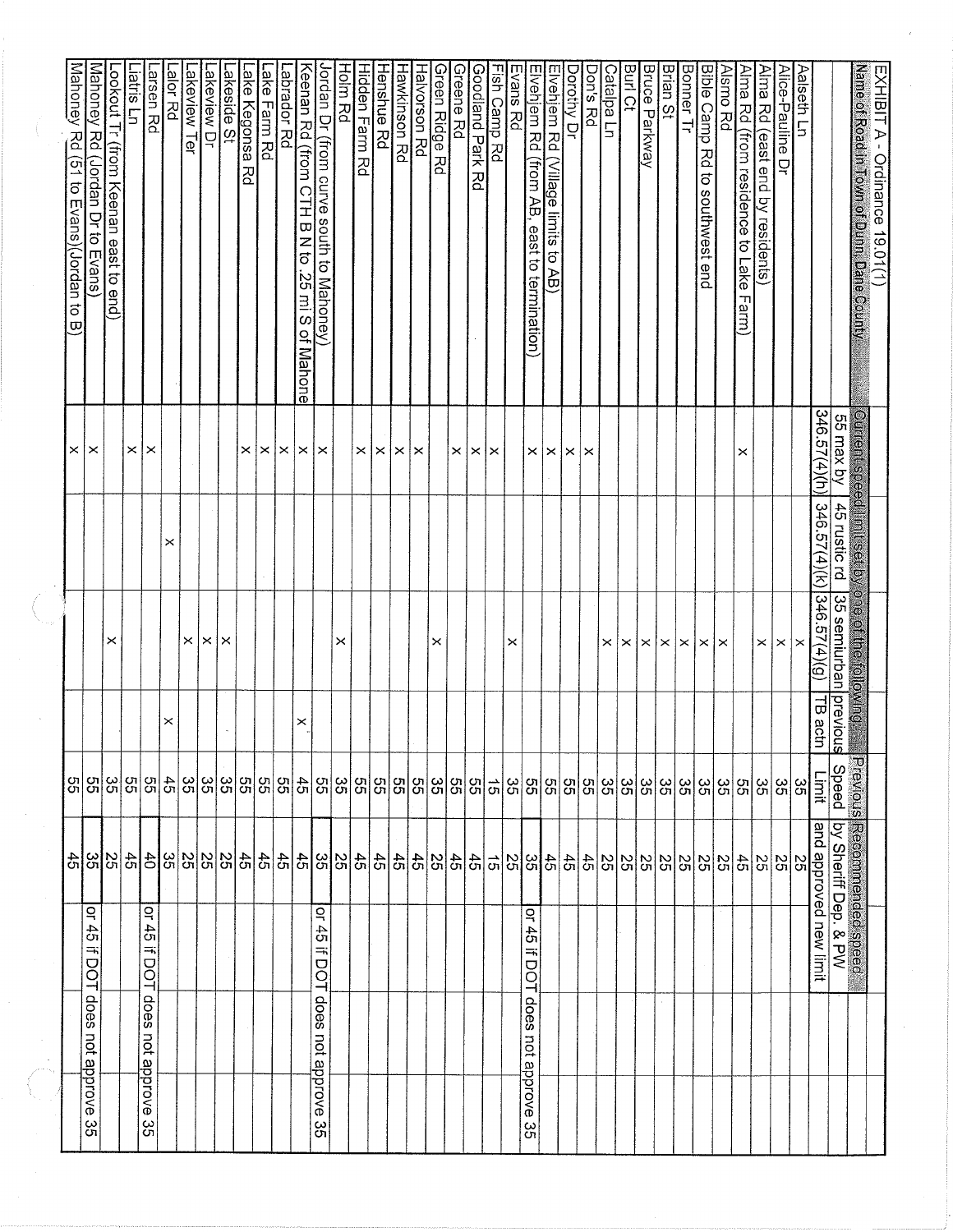|                                                           |                                                                               | ဌ               |         | $\times$              |                                                                                                      |              | Zuercher Ct                                                                                     |
|-----------------------------------------------------------|-------------------------------------------------------------------------------|-----------------|---------|-----------------------|------------------------------------------------------------------------------------------------------|--------------|-------------------------------------------------------------------------------------------------|
|                                                           | $\frac{4}{10} \frac{10}{10} \frac{10}{10} \frac{10}{10}$                      | ွ္တ             |         | ×                     |                                                                                                      |              |                                                                                                 |
|                                                           |                                                                               | ပ္ပ             |         | $\times$              |                                                                                                      |              | Yahara Dr                                                                                       |
|                                                           |                                                                               |                 |         |                       |                                                                                                      |              | Woodland Terr                                                                                   |
|                                                           |                                                                               | 35              |         | ×                     |                                                                                                      |              | Wayne Cir                                                                                       |
|                                                           |                                                                               |                 |         |                       |                                                                                                      | ×            | E Tower Rd<br>east of<br><b>Hwy. 51</b>                                                         |
|                                                           |                                                                               |                 |         |                       |                                                                                                      | ×            | $\frac{1}{2}$                                                                                   |
| $\vec{a}$<br>45<br>ᆍ<br>DOT<br>does not approve<br>ပ္ပ    |                                                                               | $\frac{35}{20}$ |         |                       |                                                                                                      | ×            | Tower Rd (Mahoney to 600' S<br><u>Tower Rd (Crescent to Hwy</u> 5 <sup>-</sup><br>of Maple<br>g |
|                                                           |                                                                               |                 |         | ×                     |                                                                                                      |              | homas Dr                                                                                        |
|                                                           |                                                                               |                 |         | $\times$              |                                                                                                      |              | hird St                                                                                         |
|                                                           |                                                                               | 'ထုတြ           |         | ∣×                    |                                                                                                      |              | Thatcher Ln                                                                                     |
|                                                           |                                                                               |                 |         |                       |                                                                                                      |              | Sunnyside<br>ă                                                                                  |
|                                                           |                                                                               | တ္ထုတ္ထု        |         |                       |                                                                                                      |              | <b>Stoney Crest Rd</b>                                                                          |
|                                                           |                                                                               | မ္မ             |         | x x                   |                                                                                                      |              | Stenjem Dr                                                                                      |
|                                                           |                                                                               | $\frac{8}{25}$  |         | $\times$              |                                                                                                      |              | Stace Rd                                                                                        |
|                                                           |                                                                               | SS              |         |                       |                                                                                                      | ×            | Skytop Dr                                                                                       |
| ٩<br>25<br>≕<br>DOT<br>does not approve<br>ີຕ             |                                                                               |                 |         | $\times$              |                                                                                                      |              | Shaw Ct                                                                                         |
|                                                           |                                                                               | တ္တုတ္တု        |         | $\mathord{\times}$    |                                                                                                      |              | Senneth St                                                                                      |
|                                                           |                                                                               |                 |         | $\boldsymbol{\times}$ |                                                                                                      |              | Scott Ln                                                                                        |
|                                                           |                                                                               |                 |         |                       |                                                                                                      | ×            | Schuster Rd                                                                                     |
|                                                           |                                                                               |                 |         |                       |                                                                                                      | $\times$     | Schneider Dr<br>(entire length of road)                                                         |
|                                                           | $\frac{45}{6}$                                                                | မြို့အခြားမြို့ |         |                       |                                                                                                      | $\times$     | Sandhill Rd<br>25 mi N of Rutland Dunn north to B)                                              |
|                                                           |                                                                               |                 |         |                       |                                                                                                      | $\times$     | Rutland-Dunn Towne Line(Lake Kegonsa to Hawl                                                    |
|                                                           | $\frac{18}{10} \frac{18}{10} \frac{18}{10} \frac{4}{10}$                      | $\frac{45}{50}$ |         |                       |                                                                                                      | $\times$     | Rutland-Dunn Town Line (Hawkinson to Sunrise)                                                   |
|                                                           |                                                                               |                 | ×       |                       |                                                                                                      | ∣×           | Rutland-Dunn Towne Line (51 to Lake Kegonsa R                                                   |
|                                                           |                                                                               | ္မြင္လ          |         | ×                     |                                                                                                      |              | <b>Rufin Ct</b>                                                                                 |
|                                                           |                                                                               |                 |         | $\times$              |                                                                                                      |              | Riverholm Rd                                                                                    |
|                                                           |                                                                               | မ္ကုမ္ကုမ္က     |         | $\mathord{\times}$    |                                                                                                      |              | Rivercrest Rd                                                                                   |
|                                                           | $\frac{25}{20}$                                                               |                 |         | $\mathsf{\times}$     |                                                                                                      |              | Ridge Ct                                                                                        |
|                                                           |                                                                               | 35              |         | $\mathord{\times}$    |                                                                                                      |              | <b>Pinto Tr</b>                                                                                 |
|                                                           | $\frac{8}{50}$                                                                | $\frac{8}{25}$  |         | $\times$              |                                                                                                      |              | Peterson<br>정                                                                                   |
|                                                           |                                                                               | 35              |         | $\times$              |                                                                                                      |              | Pella Ln                                                                                        |
| 윽<br>3S<br>≕<br>g<br>ᅱ<br>does<br>not approve<br>د.<br>Öī | 위원인                                                                           | ပ္ပ             |         | $\times$              |                                                                                                      |              | Parkland Dr                                                                                     |
|                                                           |                                                                               | တ္တိုက္တ        |         | $\times$              |                                                                                                      |              | Orchard St                                                                                      |
|                                                           |                                                                               |                 |         | ∣×                    |                                                                                                      |              | Noarts St                                                                                       |
|                                                           | $\ddot{5}$                                                                    | SS              |         |                       |                                                                                                      | ×            | Meadowview<br>R<br>S                                                                            |
|                                                           |                                                                               | ္တု             |         | $\times$              |                                                                                                      |              | Meadowview Rd<br>500'<br>Ш<br>of View Rd<br>$\vec{o}$<br>Larsen<br>Rά                           |
|                                                           | $\frac{25}{10}$ $\frac{25}{10}$                                               | ပ္တ             |         | $\times$              |                                                                                                      |              | Maya Ct                                                                                         |
|                                                           |                                                                               | 35              |         | ×                     |                                                                                                      |              | Mallard Ave                                                                                     |
| approved new limit                                        | and                                                                           | Limit           | TB actn | [346.57(4)(g)]        | 346.57(4)(k)                                                                                         | 346.57(4)(h) |                                                                                                 |
| ু∞                                                        | Previous Recommended speed<br>Speed   by Sheriff Dep. & PW<br>by Sheriff Dep. | Speed           |         |                       | Current speed limit set by one of the following.<br>55 max by   45 rustic rd   35 semiurban previous |              |                                                                                                 |
|                                                           |                                                                               |                 |         |                       |                                                                                                      |              | Name of Road in Town of Dunn, Dane County                                                       |

 $\begin{pmatrix} 1 & 0 \\ 0 & 1 \end{pmatrix}$ 

 $\label{eq:2} \mathcal{L}_{\text{max}}\left(\frac{1}{\sqrt{2}}\right) \mathcal{L}_{\text{max}}$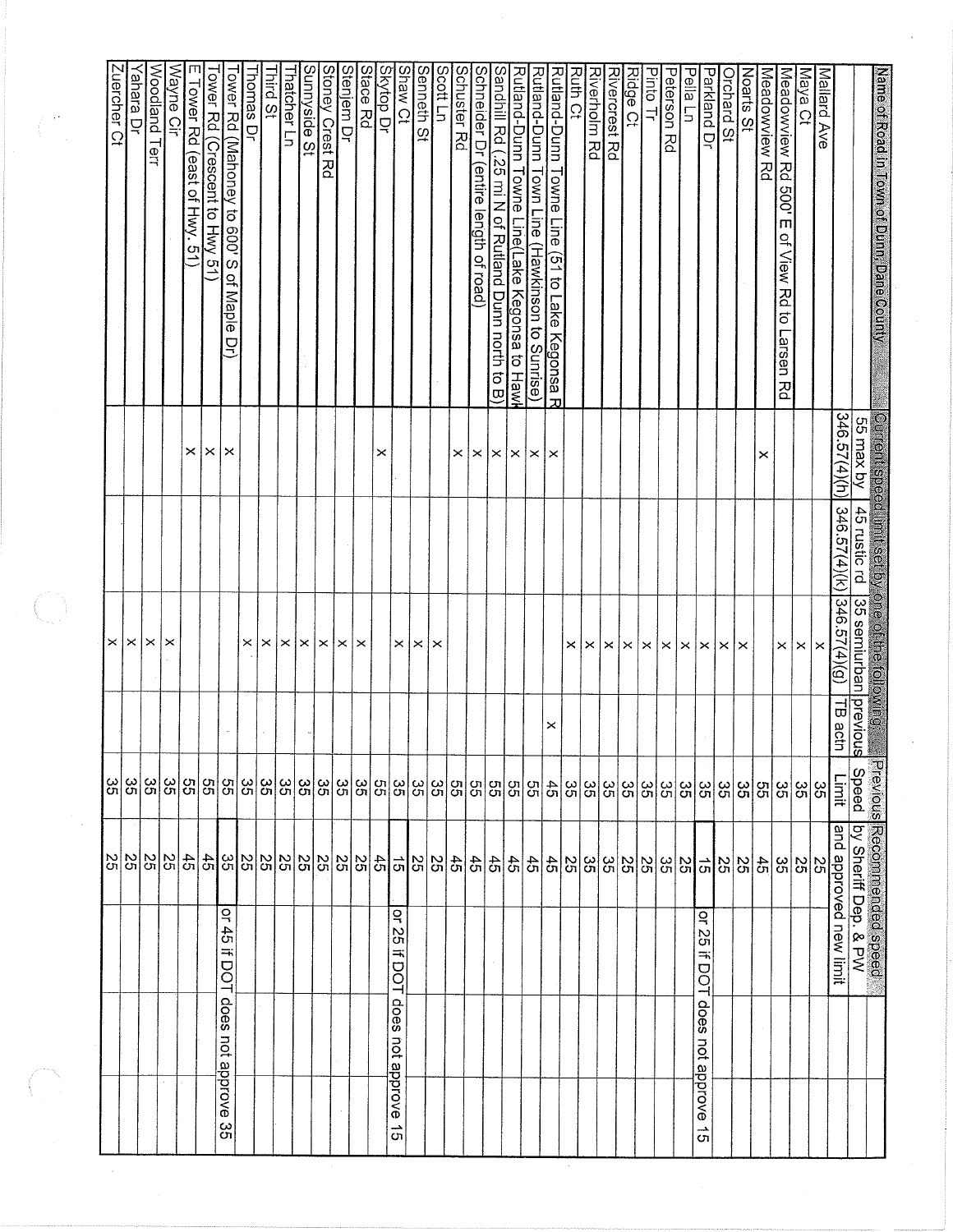#### **ORDINANCE NO. 19.01(2)**

## **TOWN OF DUNN** DANE COUNTY, WISCONSIN

# AN ORDINANCE TO REDUCE SPEED LIMITS ON HIGHWAYS IN THE TOWN (AND REQESTING DOT CONSENT)

#### **RECITALS**

- A. The Town Public Works Superintendent and the Dane County Sheriff's Department have inspected and investigated the existing driving conditions and existing speed limits on all Town highways and have recommended reducing speed limits for certain portions of Town highways.
- **B.** The Town, upon the basis of this inspection and investigation, has determined that the existing speed limits on these portions of Town highways are greater than is reasonable or safe under the current conditions found to exist on these Town highways, and the speed of vehicles on certain portions of Town highways is greater than is reasonable and prudent.
- $C_{\cdot}$ Accordingly, the Town wishes to exercise its authority under the Wisconsin Statutes and declare, with the consent of the Wisconsin Department of Transportation, that the official speed limits on certain portions of Town highways be reduced as specified below.

NOW, THEREFORE, pursuant to the Wisconsin Statutes, including Wis. Stat. §§ 60.22 and 349.11, the Town Board of the Town of Dunn hereby ordains as follows:

Section 1. *Reduction in Speed Limits.* The official speed limit on certain potions of Town highways shall be reduced as follows:

|    | <b>Highway</b>                                   | <b>From</b> | To       |
|----|--------------------------------------------------|-------------|----------|
| a. | (from Highway AB east to its termination)        |             | $35$ mph |
| b. | (from Mahoney Road north to curve)               | $55$ mph    | $35$ mph |
| c. |                                                  |             | $40$ mph |
| d. | Mahoney Road (from Jordan Drive to Evans) 55 mph |             | $35$ mph |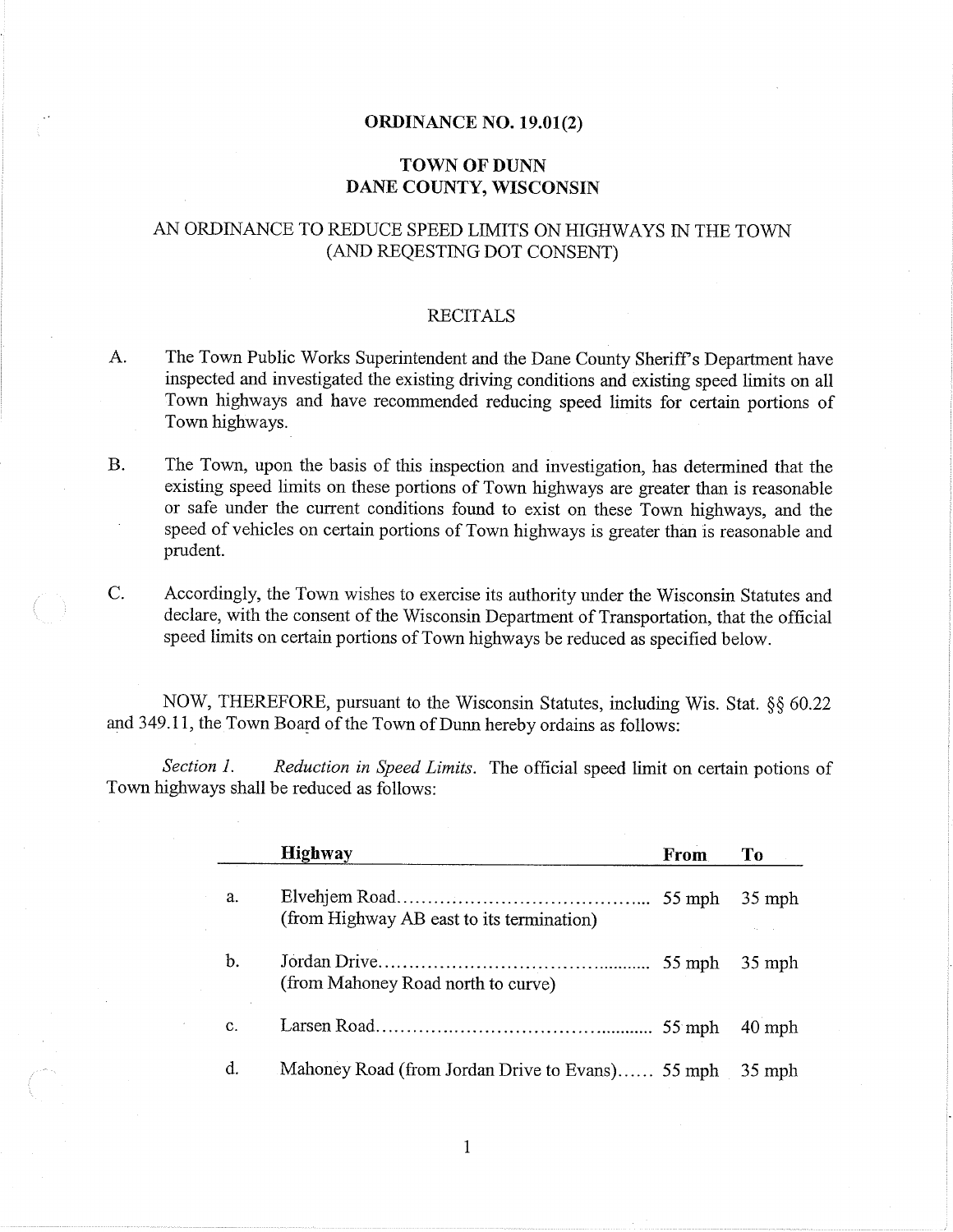|    | <b>Highway</b>                                          | From | To       |
|----|---------------------------------------------------------|------|----------|
| e. |                                                         |      |          |
| f. |                                                         |      |          |
| g. | (from Mahoney Road to 600 feet south of Maple<br>Drive) |      | $35$ mph |

These speed limits are determined and declared to be reasonable and to further the public health, safety, and welfare.

Section 2. Consent of Department of Transportation. The Town Clerk shall request the Wisconsin Department of Transportation to consent to the speed limits specified in Section 1 above.

Section 3. Erection of Signs and Remedies. No signs giving notice of the reduced speed limits shall be erected until the Wisconsin Department of Transportation approves these reduced speed limits. Upon approval of the reduced speed limits by the Wisconsin Department of Transportation, the Town's Public Works Director shall erect appropriate signs giving notice of the reduced speed limits. When such signs have been erected and are in place, such reduced speed limits shall be effective. Any person who violates the speed limits contained in this ordinance shall be subject to the applicable remedies and forfeitures provided in state law and/or Chapters 19 and 21 of the Code of Ordinances of the Town of Dunn.

Section 4. Effective Date of Ordinance. This ordinance shall take effect the day after passage and posting or publication pursuant to law.

The above and foregoing ordinance was adopted by the Town Board of the Town of July 17 Dunn at its meeting held on  $, 2006.$ 

**TOWN OEDUNN** 

Edmond P. Minihan, Town Chair

ATTEST:

Rosalend Gausma

Rosalind Gausman, Town Clerk/Treasurer

Approved:  $\frac{7}{17}/2006$ 

Posted:

H:\DOCS\001126\000261\00161042.DOC